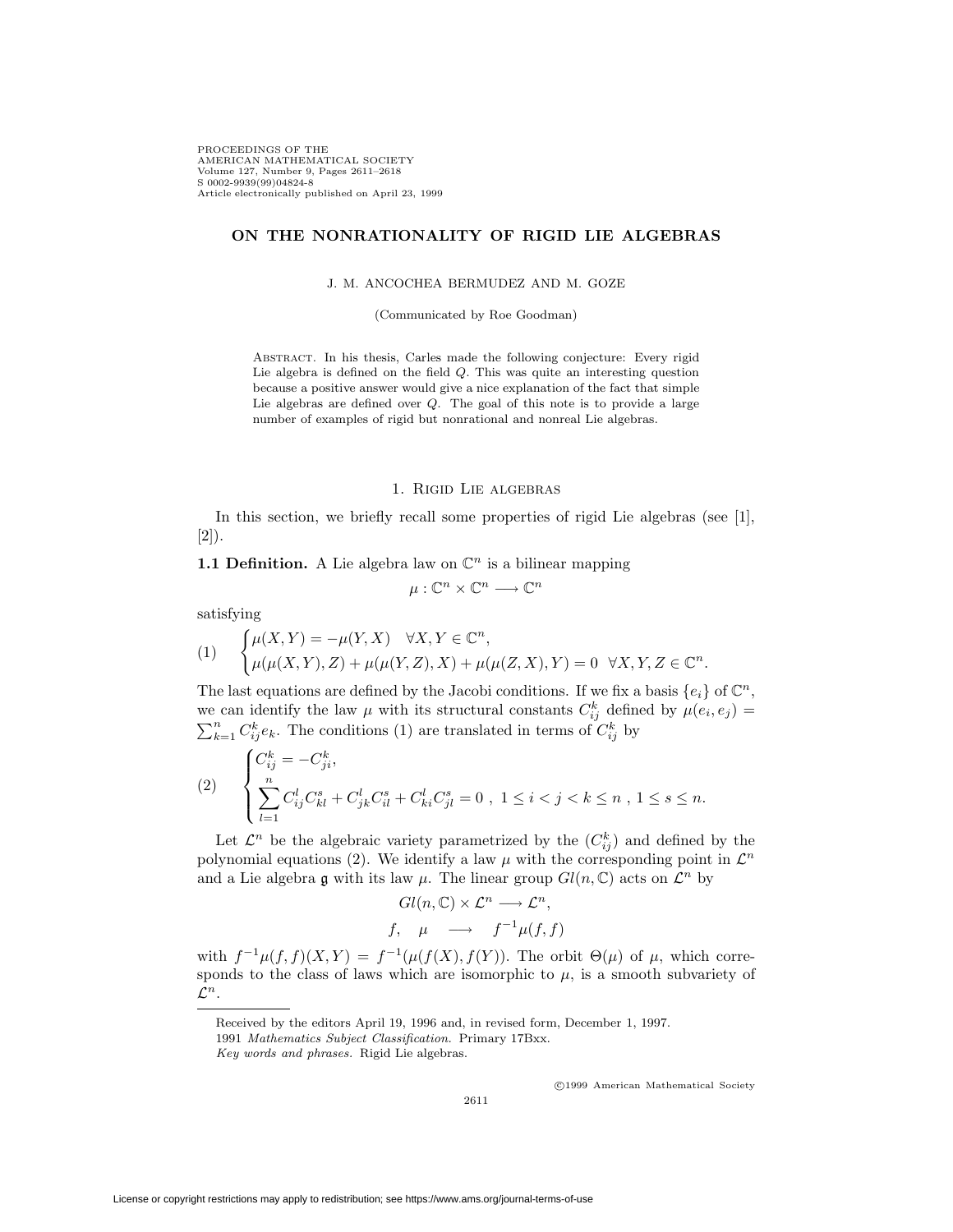**Definition 1.** The Lie algebra law  $\mu$  is rigid if its orbit  $\Theta(\mu)$  is an open set of  $\mathcal{L}^n$ (endowed with the Zariski topology).

If  $\mu$  is rigid, the Zariski closure  $\overline{\Theta(\mu)}$  of the orbit is an irreducible algebraic component of  $\mathcal{L}^n$ . As every algebraic variety is a finite union of irreducible algebraic components, we have only a finite number of isomorphic classes of rigid algebra laws.

The notion of rigidity can be translated in infinitesimal terms. Suppose that  $\mu_0$ is a standard given law in  $\mathcal{L}^n$ . A perturbation of  $\mu_0$  is a law  $\mu \in \mathcal{L}^n$  whose structure constants with respect to a standard basis of  $\mathbb{C}^n$  are infinitely close to the constants of  $μ_0$ . The law  $μ_0$  is rigid if and only if every perturbation of  $μ_0$  is in  $Θ(μ_0)$ . This point of view is very practical for proving the rigidity of a given law: we consider a general infinitesimal perturbation and we solve the infinitesimal polynomial system given by the nonstandard structure constants. For example, Theorem 2 is proved in this way. This approach is developed in [1] and [7].

#### **1.2. Structure of rigid Lie algebras.**

**Theorem 1** ([4])**.** *A rigid complex Lie algebra* g *is decomposable, that is, it can be written* g *<sup>=</sup>* s *<sup>⊕</sup>* u *<sup>⊕</sup>* n *where* s *is a Levi semisimple subalgebra,* u *a subalgebra whose elements are*  $ad(\mathfrak{g})$ *-semisimple, and*  $\mathfrak{n}$  *is the nilradical of*  $\mathfrak{g}$ .

Now suppose that  $\mathfrak g$  is a rigid solvable Lie algebra. Then its decomposition is  $\mathfrak{g} = \mathfrak{u} \oplus \mathfrak{n}$ . A vector  $X \in \mathfrak{u}$  is called *regular* if *dim Ker adX* is minimal among all the vectors of **u**. We fix a regular vector X, and we consider a basis  $\{e_i\}$  of eigenvectors of  $adX$  with  $e_1 = X$ . The linear system

 $S(X) = \{C_{ij}^k(x_i + x_j - x_k) = 0 \quad 2 \le i < j < k \le n\}$ 

has been introduced in [2]. Its role is summarized in the following property:

**Theorem 2.** *If*  $\mathfrak{g}$  *is rigid, the rank of*  $S(X)$  *satisfies*  $rg(S(X)) = dim \mathfrak{n} - 1$ *.* 

**Consequence 1.** *If*  $\mathfrak{g} = \mathfrak{u} \oplus \mathfrak{n}$  *is a rigid solvable Lie algebra, then*  $\mathfrak{u}$  *is a maximal subalgebra whose elements are ad* g*-semisimple.*

Then u corresponds to an exterior torus of derivations of the nilradical n in a Malcev sense. For this reason we will denote this subalgebra by t (which henceforth will be maximal).

**Consequence 2.** *There is a basis*  $(X_1, X_2, \ldots, X_n)$  *for* **t** *such that the eigenvalues of the semisimple operators*  $adX_i$  *are integers.* 

#### 2. On the nonrationality of rigid Lie algebras

A Lie algebra is called *rational* if it is defined over the field Q. The conjecture that rigid Lie algebras are rational is based on the following examples:

1. *Every semisimple complex Lie algebra is rigid.* Recall that these algebras are defined on Q.

2. *Every solvable complex rigid Lie algebra of dimension less than 8 is rational.* We note that the classification of rigid Lie algebras is known only up to dimension 8 [1].

3. *There is a regular vector X such that the eigenvalues of adX are integers*. Unfortunately, this conjecture is false. The aim of this paper is to construct some general examples of nonrational rigid Lie algebras. These examples are found by studying the rigid solvable Lie algebras whose nilradicals have maximal nilindex.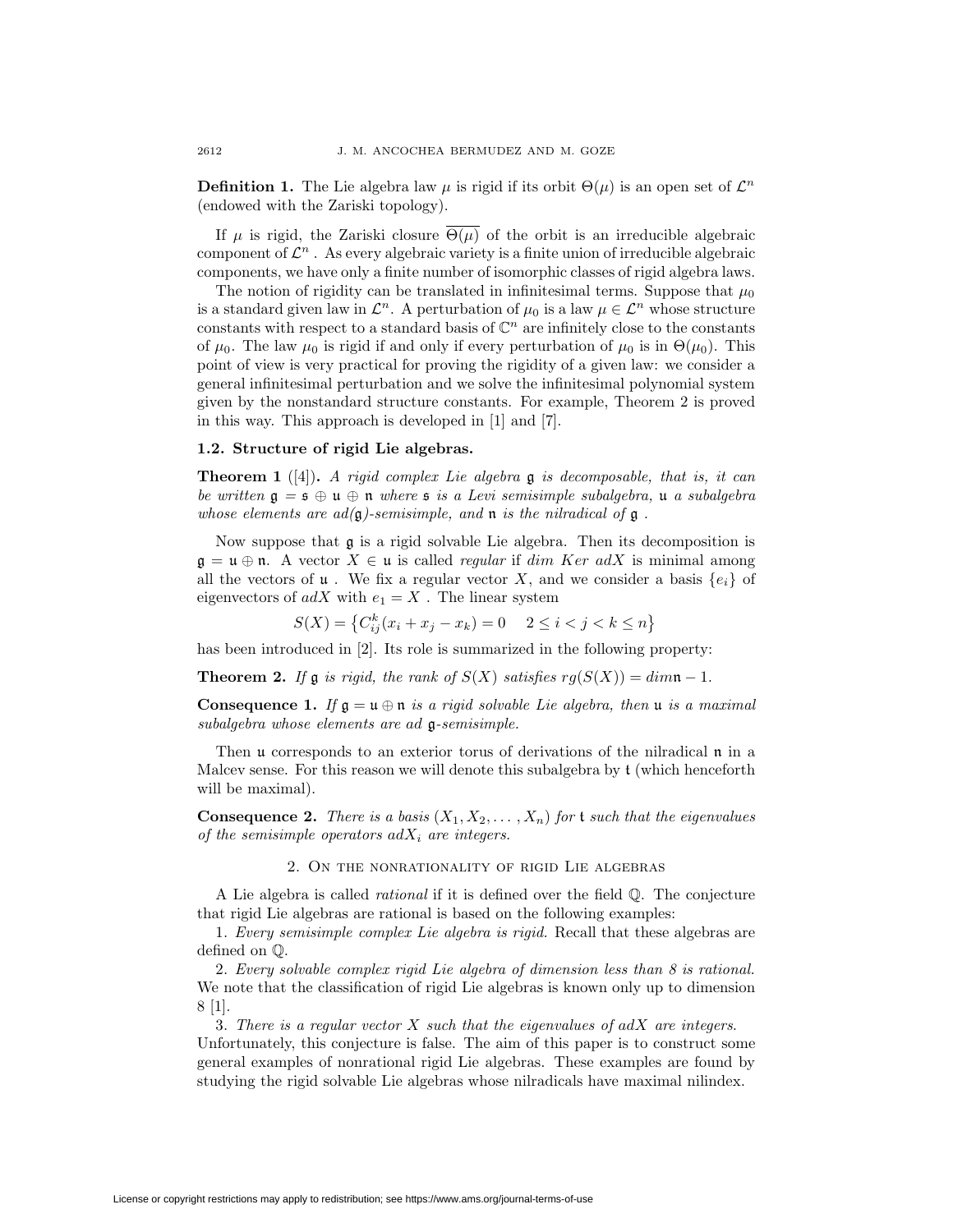**Theorem 3.** *The following nonrational Lie algebras of dimension 13 are rigid:*

$$
\begin{cases}\n[X, Y_i] = iY_i, \ i = 1, \cdots, 11, [X, Y_{12}] = 13Y_{12}, \\
[Y_1, Y_i] = Y_{i+1}, \ i = 2, \cdots, 10, \\
[Y_i, Y_{13-i}] = (-1)^i Y_{12}, \quad 2 \le i \le 6, \\
[Y_i, Y_j] = a_{ij} Y_{i+j}\n\end{cases}
$$

*with the coefficients*  $a_{ij}$  *satisfying*  $a_{ij} = a_{ij+1} + a_{i+1j}$  *being linear combinations*  $of \ \alpha_1 = a_{23}, \alpha_2 = a_{34}, \alpha_3 = a_{45}, \alpha_4 = a_{56} \ \text{with} \ \alpha_2 = \frac{1+\sqrt{10}}{3}, \ \text{or} \ \alpha_2 = \frac{1-\sqrt{10}}{3}, \ \text{or} \ \alpha_3 = \frac{1-\sqrt{10}}{3}, \ \text{or} \ \alpha_4 = a_{45} \ \text{with} \ \alpha_5 = a_{46} \ \text{with} \ \alpha_6 = a_{46} \ \text{with} \ \alpha_7 = a_{46} \ \text{with} \ \alpha_8 = a_{46} \ \text{with} \ \alpha_9 = a_{46} \$  $\alpha_2 = \frac{2+i\sqrt{2}}{3}, \text{ or } \alpha_2 = \frac{2-i\sqrt{2}}{3}.$ 

We will see that the two last rigid Lie algebras are nonreal. The proof is a direct consequence of Proposition 3.

## 3. Filiform Lie algebras with a nonnull rank [5]

An *n*-dimensional nilpotent Lie algebra **n** is filiform if its nilindex

$$
i(\mathfrak{n}) = Max\{p \text{ such that } \exists X \in \mathfrak{n} \text{ with } (adX)^p \neq 0\}
$$

is equal to  $n-1$ . Another interesting notion for nilpotent Lie algebras is the notion of *rank*. The rank  $r(n)$  of n is the dimension of a maximal exterior torus of derivations (recall that all maximal tori have the same dimension). In [5], we have determined all the filiform Lie algebras having a nonnull rank (A different approach of this problem can be found in [8]). We sum up these results.

*The rank of a filiform Lie algebra is less than or equal to 2.*

*Every n-dimensional filiform Lie algebra of rank 2 is isomorphic to*

$$
i) \space \mathfrak{n} = L_n,
$$
\n
$$
[Y_1, Y_i] = Y_{i+1} \quad 2 \leq i \leq n-1,
$$
\n
$$
[Y_i, Y_j] = 0 \quad 2 \leq i, j \leq n.
$$
\n
$$
ii) \space \mathfrak{n} = Q_n \quad, \space n = 2m,
$$
\n
$$
[Y_1, Y_i] = Y_{i+1} \quad 2 \leq i \leq n-2,
$$
\n
$$
[Y_i, Y_{n-i+1}] = (-1)^{i+1} Y_n \quad 2 \leq i \leq n-1.
$$
\n
$$
Every \space n\text{-dimensional filiform Lie algebra of rank 1 is isomorphic to}
$$
\n
$$
iii) \space \mathfrak{n} = A_n^k(\alpha_1, \cdots, \alpha_t) \quad 2 \leq k \quad t = \left[\frac{n-k-1}{2}\right],
$$
\n
$$
[Y_1, Y_i] = Y_{i+1} \quad 2 \leq i \leq n-1,
$$

$$
[Y_i, Y_{i+1}] = \alpha_{i-1} Y_{2i+k-1} , \quad 2 \le i \le t+1,
$$

$$
[Y_i, Y_j] = a_{ij} Y_{i+j+k-2} , \ \ 2 \le i < j \ \ and \ \ i+j+k-2 \le n.
$$

License or copyright restrictions may apply to redistribution; see https://www.ams.org/journal-terms-of-use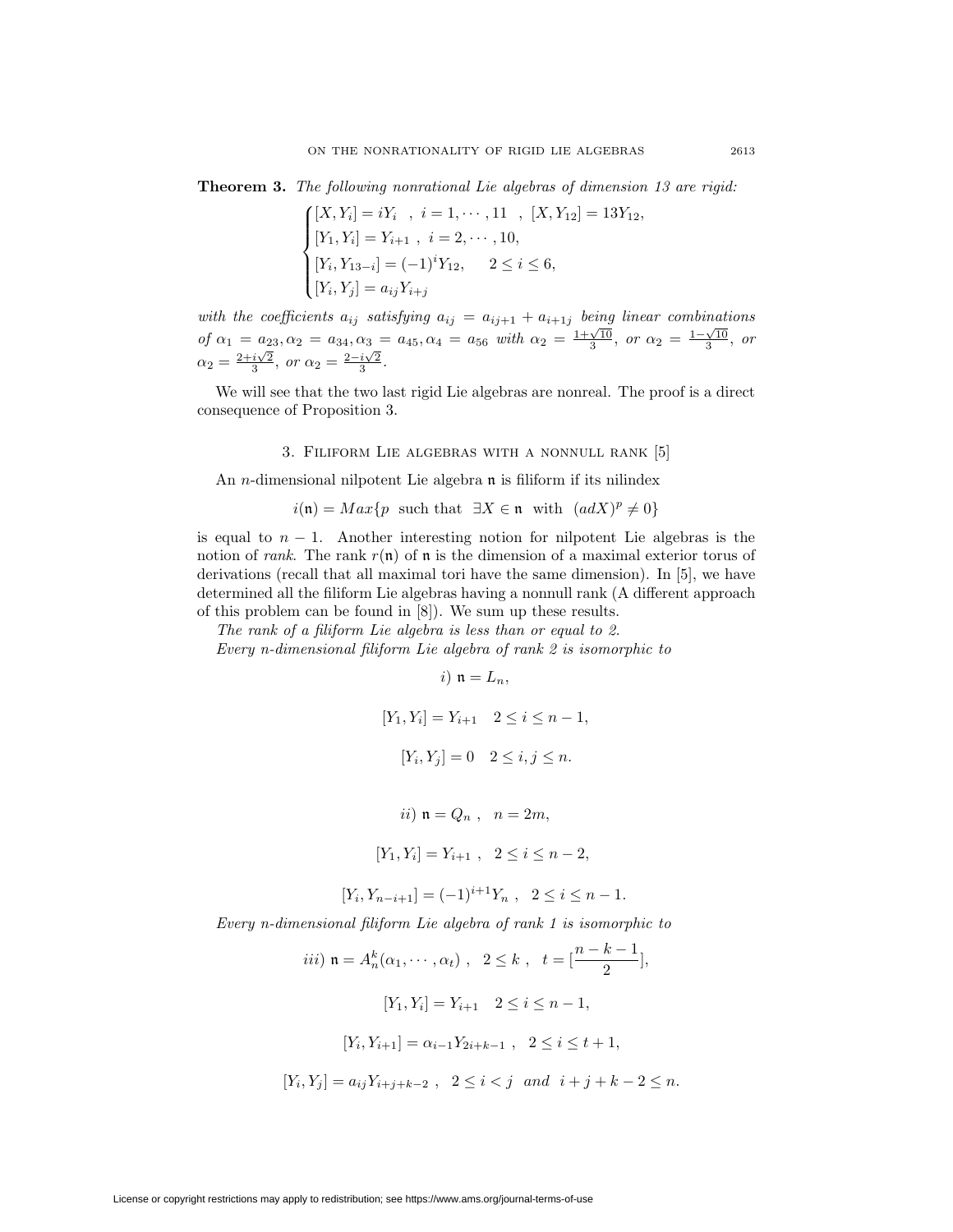2614 J. M. ANCOCHEA BERMUDEZ AND M. GOZE

$$
iv) \mathbf{n} = B_n^k(\alpha_1, \dots, \alpha_t) , \ n = 2m , \ 2 \le k \le n - 3 , \ t = \left[\frac{n - k}{2}\right],
$$

$$
[Y_1, Y_i] = Y_{i+1} \quad 2 \le i \le n - 2,
$$

$$
[Y_i, Y_{n-i+1}] = (-1)^{i+1} Y_n \quad 2 \le i \le n - 1,
$$

$$
[Y_i, Y_{i+1}] = \alpha_{i-1} Y_{2i+k-1} , \ i = 2, \dots, \left[\frac{n - k - 1}{2}\right],
$$

$$
[Y_i, Y_j] = a_{ij} Y_{i+j+k-2} , \ 2 \le i, j \le n - 2 \text{ et } i + j + k - 2 \le n - 1 , \ j \ne i + 1.
$$

v) 
$$
\mathfrak{n} = C_n(\alpha_1, \dots, \alpha_t), \quad n = 2m + 2, \quad t = m - 1,
$$
  
\n
$$
[Y_1, Y_i] = Y_{i+1} \quad 2 \le i \le n - 2,
$$
\n
$$
[Y_i, Y_{n-i+1}] = (-1)^{i-1} Y_n \quad 2 \le i \le m + 1,
$$
\n
$$
[Y_i, Y_{n-i-2k+1}] = (-1)^{i+1} \alpha_k Y_n, \quad 2 \le i \le n - 2 - 2k \text{ et } 1 \le k \le m - 1.
$$

Where  $(\alpha_1, \dots, \alpha_t)$  are parameters satisfying polynomial relations corresponding to the Jacobi conditions.

*Remark.* In [3] we have studied the rigid Lie algebras whose nilradical is isomorphic to  $A_n^k$  and we have obtained a nonrational example. The next section is devoted to the study of rigid Lie algebras whose nilradical is isomorphic to  $B_n^k$ . Note that the case  $\mathfrak{n} = C_n$  is excluded because it is impossible to have rigid algebras with such nilradical [3] .

# 4. RIGID LIE ALGEBRAS WHOSE NILRADICAL IS  $B_n^k$

Let  $\mathfrak{g} = \mathfrak{t} \oplus \mathfrak{n}$  be a rigid Lie algebra whose nilradical  $\mathfrak{n}$  is isomorphic to the filiform algebra  $B_n^k$   $(n = 2m)$ . In this case  $dim\mathfrak{t} = 1$ , and the eigenvalues of  $adX$ ,  $X \in \mathfrak{t} - 1$ , are  $k + 1$ ,  $k + 2m - 3$ ,  $2k + 2m - 3$  $adX, X \in \mathfrak{t} - \{0\}, \text{ are } k, k+1, \cdots, k+2m-3, 2k+2m-3.$ 

**Proposition 1.** *Let*  $\mathfrak{g} = \mathfrak{t} \oplus \mathfrak{n}$  *be a decomposable solvable Lie algebra with*  $\mathfrak{n} = B_n^k$ , and  $n = 2m$  $and n = 2m$ .

*1. If*  $k \geq 2m - 4$ , then **g** *is not rigid.*<br>2. *If*  $k = 2m - 4$ , then **g** *is isomorphic to 2. If*  $k = 2m - 4$ *, then* **g** *is isomorphic to*<br> $\mathbf{f}[X, Y_1] = Y_1$ ;  $[X, Y_i] = (k + i - 2)Y_i$ *, i* =  $\frac{1}{2}$  $\mathcal{L}$  $[X, Y_1] = Y_1; [X, Y_i] = (k + i - 2)Y_i, i = 2, \dots, n - 1; [X, Y_n] = (3k + 1)Y_n,$  $[Y_1, Y_i] = Y_{i+1}, i = 2, \cdots, n-2; [Y_i, Y_{n-i+1}] = (-1)^i Y_n, i = 2, \cdots, n-2,$  $[Y_2, Y_3] = Y_{n-1}$ 

*which is a rational rigid Lie algebra.*

*3. If <sup>k</sup>* = 2*<sup>m</sup> <sup>−</sup>* <sup>5</sup>*, then* g *is isomorphic to*

$$
\begin{cases}\n[X, Y_1] = Y_1, [X, Y_i] = (k + i - 2)Y_i \ i = 2, \cdots, n - 1, [X, Y_n] = (3k + 2)Y_n, \\
[Y_1, Y_i] = Y_{i+1} \ i = 2, \cdots, n - 2 \ [Y_2, Y_3] = Y_{n-2}, [Y_2, Y_4] = Y_{n-1}, \\
[Y_i, Y_{n-i+1}] = (-1)^i Y_n,\n\end{cases}
$$

*which is rigid and rational.*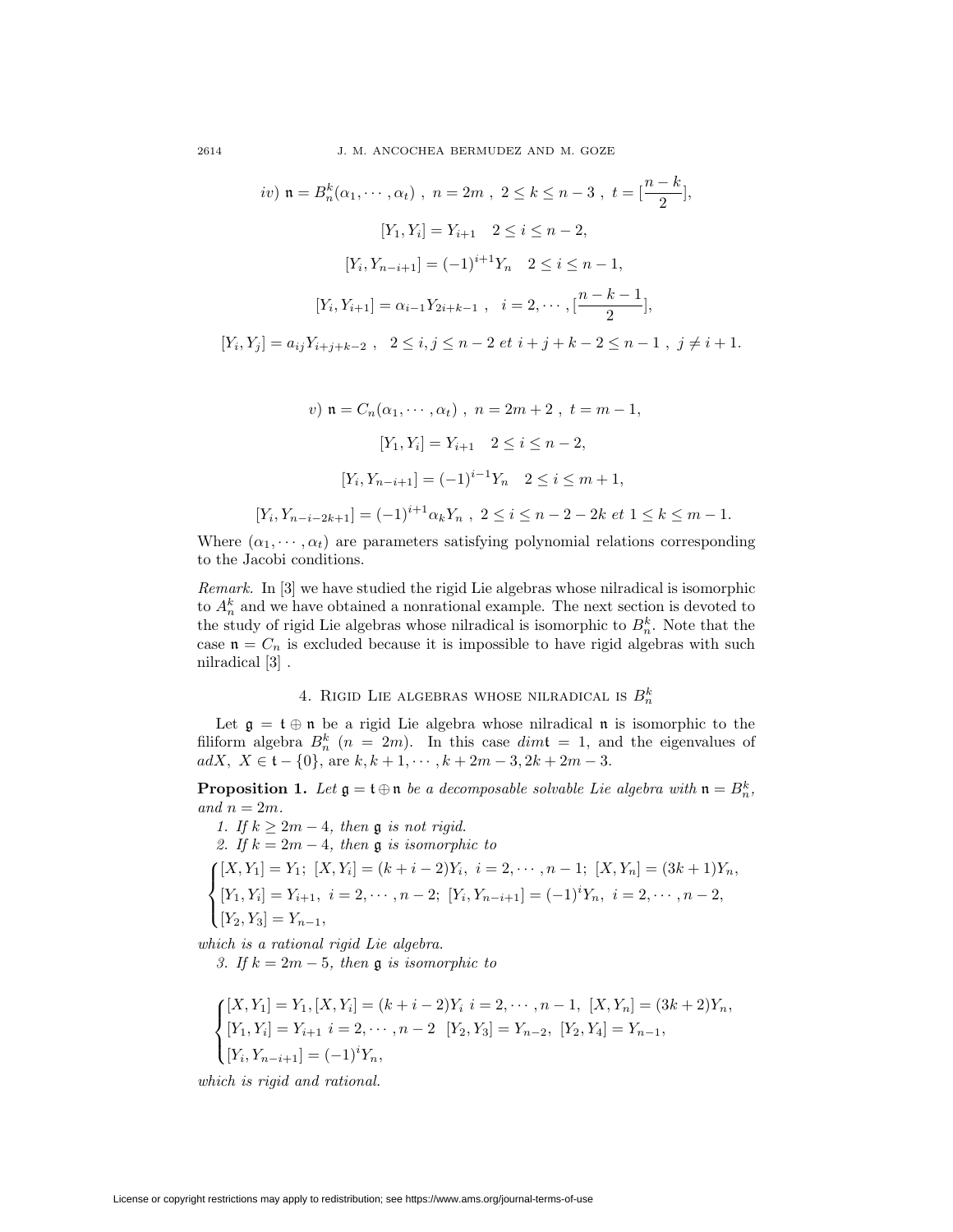*4. If <sup>k</sup>* = 2*<sup>m</sup> <sup>−</sup>* <sup>6</sup>*,* g *is isomorphic to*

$$
\begin{cases}\n[X, Y_1] = Y_1; [X, Y_i] = (k + i - 2)Y_i, \ i = 2, \cdots, n - 1; [X, Y_n] = (3k + 3)Y_n, \\
[Y_1, Y_i] = Y_{i+1}, \ i = 2, \cdots, n - 2; [Y_i, Y_{n-i+1}] = (-1)^i Y_n, \ i = 2, \cdots, n - 2, \\
[Y_2, Y_3] = Y_{n-3}; [Y_2, Y_4] = Y_{n-2}; [Y_2, Y_5] = 9Y_{n-1}; [Y_3, Y_4] = 2Y_{n-1},\n\end{cases}
$$

*which is rigid and rational*

*5. If*  $k = 2m − 7$ *, then* **g** *is not rigid.* 

*Proof.* If  $k \geq 2m - 4$ , the nilradical **n** is isomorphic to  $Q_n$ . From Theorem 2, **g** is not rigid.

Suppose  $k = 2m - 4$ . Let  $\mu_0$  be the law given in this proposition. Consider a perturbation  $\mu$  of  $\mu_0$ . The adjoint operator  $ad_{\mu}X$  is a perturbation of the standard operator  $ad_{\mu_0}X$ . But this last operator is diagonalizable and its eigenvalues are  $0, 1, k+i-2$  *i* = 2,  $\cdots$ , *n* − 1 and 3*k* + 1. So  $ad_{\mu}X$  is also semisimple because its eigenvalues  $0, \lambda_i$  satisfy  $\lambda_1 \leq 1, \lambda_i \leq k + i - 2, \lambda_n \leq 3k + 1$  and then  $\lambda_i \neq \lambda_j$  for  $i \neq j$  (the symbol  $\leq$  corresponds to infinitely close). Recall the following results of perturbation of linear operators: If  $F_{\lambda}$  is the eigenspace associated to the eigenvalue *λ* of the perturbed operator  $a d<sub>μ</sub> X$ , then the standard part (the shadow) of  $F<sub>λ</sub>$  is the eigenspace of the operator  $ad_{\mu_0} X$  corresponding to the eigenvalue  $\lambda_0$  satisfying  $\lambda \simeq \lambda_0$ . These two spaces have the same dimension. From this, we can find a basis  $U_1, U_2, \cdots, U_n, X$  such that

$$
U_i \simeq Y_i \quad i = 1, \cdots, n,
$$

$$
ad_{\mu} X(U_i) = \lambda_i U_i.
$$

As  $\mu(U_i, U_j) \simeq \mu_0(Y_i, Y_j)$ , and from the Jacobi identities, we have  $\mu(U_i, U_j) =$  $a_{ij}U_{i+j}$ . The eigenvalues  $\lambda_1, \dots, \lambda_n$  satisfy the system  $S(X)$  (see section 1.2) relative to  $\mu_0$ . Thus, we have:

$$
\lambda_i = (k + i - 2)\lambda_1, i = 2, \cdots, n - 1, \lambda_n \le (3k + 1)\lambda_1.
$$

Taking  $Z = \frac{X}{\lambda_1}$ ,  $Z_1 = U_1$ ,  $Z_2 = aU_2$ ,  $Z_i = aa_{12}a_{13} \cdots a_{1i-1}U_i$ ,  $i = 3, \dots, n-1$ and  $Z_n = a^2 a_{12} a_{13} \cdots a_{1n-2} a_{2n-1} U_n$  with  $a = \frac{a_{13} \cdots a_{1n-2}}{a_{23}}$ , we see that the structure constants of  $\mu$  with respect the basis  $Z_1, \dots, Z_n, Z$  are the same as the structure constants of  $\mu_0$  with respect to the basis  $Y_1, \dots, Y_n, X$ . Thus, the laws  $\mu$  and  $\mu_0$ are isomorphic and  $\mu_0$  is rigid.

The cases  $k = 2m - 5$  and  $k = 2m - 6$  are similar. Suppose  $k = 2m - 7$ . We have the following Lie algebras:

$$
\begin{cases}\n[X, Y_1] = Y_1; [X, Y_i] = (k + i - 2)Y_i, i = 2, \dots, n - 1; [X, Y_n] = (3k + 4)Y_n, \\
[Y_i, Y_{n-i+1}] = (-1)^i Y_n, i = 2, \dots, n - 2, \\
[Y_2, Y_3] = \alpha_1 Y_{n-4}; [Y_2, Y_4] = \alpha_1 Y_{n-3}; \\
[Y_2, Y_5] = (\alpha_1 - \alpha_2)Y_{n-2}; [Y_2, Y_6] = (\alpha_1 - 2\alpha_2)Y_{n-1}, \\
[Y_3, Y_4] = \alpha_2 Y_{n-2}; [Y_3, Y_5] = \alpha_2 Y_{n-1}.\n\end{cases}
$$

The parameters  $\alpha_1$  and  $\alpha_2$  are free (all the Jacobi conditions are satisfied). These Lie algebras are nonrigid.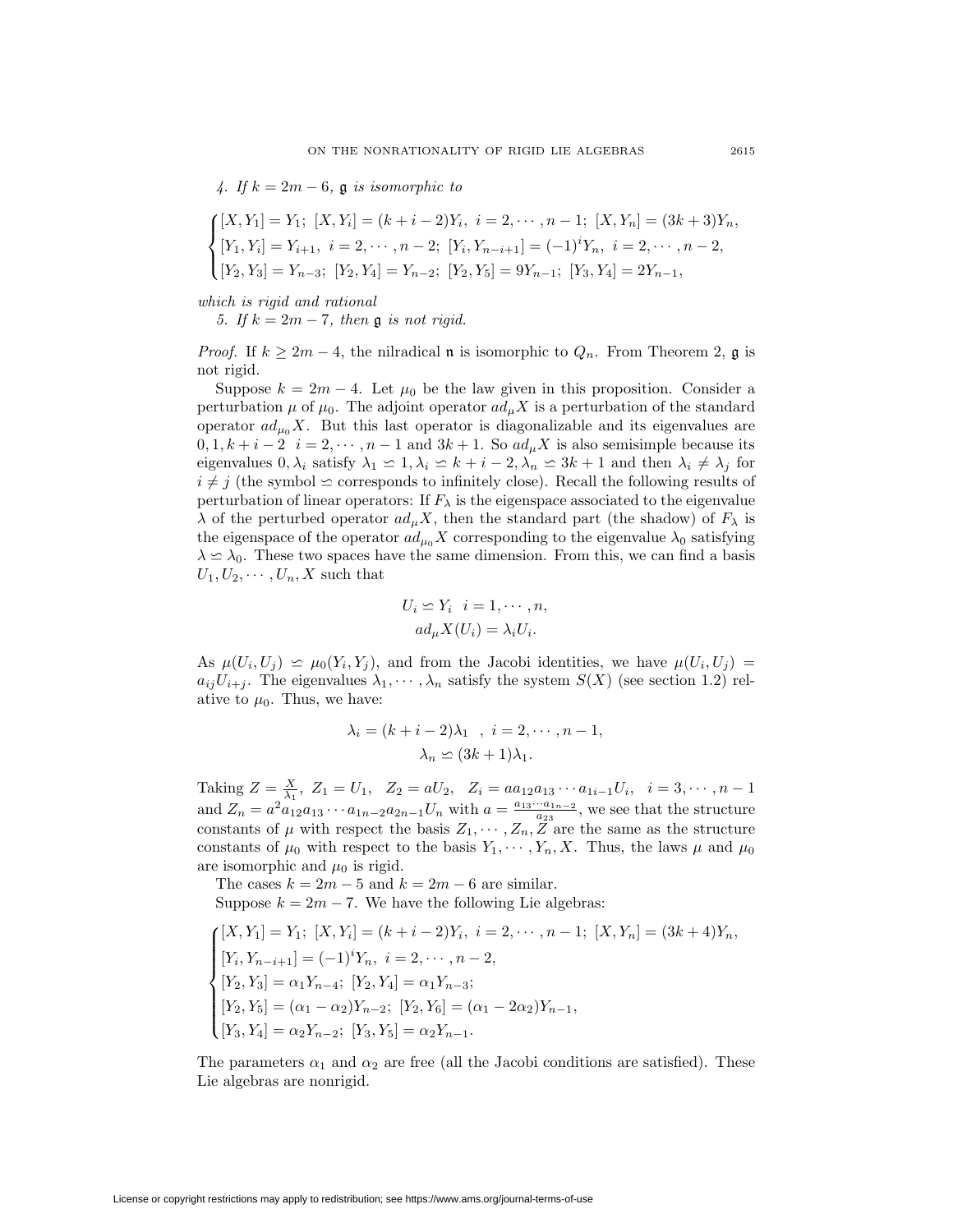Other fundamental cases correspond to the small values of *k*. We begin, of course, with  $k = 2$  (if  $k = 1$ , then  $\mathfrak{n} = Q_n$  and  $dim \mathfrak{t} = 2$ ). If  $dim \mathfrak{g} = 7$  or 9, then  $k = 2m - 4$  or  $2m - 6$ . Theses algebras have been studied above.

**Proposition 2.** Let  $\mathfrak{g} = \mathfrak{t} \oplus \mathfrak{n}$  *be a decomposable solvable Lie algebra with*  $\mathfrak{n} = B_n^2$ , and  $n = 2m$  $and n = 2m$ .

*1. If dim*g = 7 *or* <sup>9</sup>*, then* g *is rigid and rational.*

*2. If dim*g = 11*, then* g *is isomorphic to one of the nonisomorphic Lie algebras*  $\mathfrak{g}_{11}^1$ 

$$
\begin{cases}\n[X, Y_1] = Y_1; [X, Y_i] = iY_i, \ i = 2, \cdots, 9; [X, Y_{10}] = 11Y_{10}, \\
[Y_1, Y_i] = Y_{i+1}, \ i = 2, \cdots, 8; [Y_i, Y_{11-i}] = (-1)^i Y_{10}, \ i = 2, \cdots, 5, \\
[Y_2, Y_i] = Y_{i+2}, \ i = 3, 4; [Y_2, Y_i] = -Y_{i+2}, \ i = 6, 7, \\
[Y_3, Y_i] = Y_{i+3}, \ i = 4, 5; [Y_4, Y_5] = Y_9.\n\end{cases}
$$

 $\mathfrak{g}_{11}^2$ 

$$
\begin{cases}\n[X, Y_1] = Y_1; [X, Y_i] = iY_i, i = 2, \cdots, 9; [X, Y_{10}] = 11Y_{10}, \\
[Y_1, Y_i] = Y_{i+1}, i = 2, \cdots, 8; [Y_i, Y_{11-i}] = (-1)^i Y_{10}, i = 2, \cdots, 5, \\
[Y_2, Y_i] = Y_{i+2}, i = 3, 4; [Y_2, Y_5] = 2Y_7; [Y_2, Y_6] = 3Y_8; [Y_2, Y_7] = 7Y_9, \\
[Y_3, Y_i] = -Y_{i+3}, i = 4, 5; [Y_3, Y_6] = -4Y_9; [Y_4, Y_5] = 3Y_9,\n\end{cases}
$$

*and* g *is rigid and rational.*

*3. If dim*g = 13*, then* g *is isomorphic to one of the nonisomorphic Lie algebras described in Theorem 3, and* g *is rigid nonrational real or nonreal.*

4. If  $\dim \mathfrak{g} \geq 15$ , then  $\mathfrak{g}$  *is nonrigid.* 

*Proof.* The parameters  $a_{ij}$  appear in the definition of  $B_n^2$ . These parameters satisfy

$$
a_{ij} = a_{ij+1} + a_{i+1j}.
$$

Each constant  $a_{ij}$  can be linearly expressed from  $\alpha_1 = a_{23}, \alpha_2 = a_{34}, \cdots, \alpha_t =$  $a_{t+1,t+2}$  with  $t = [n-3/2].$ 

Suppose  $dim\mathfrak{g} = 11$ . The Jacobi conditions related to the  $\alpha_i$ ,  $i = 1, 2, 3$ , are reduced to

$$
\begin{cases} 2\alpha_1 - \alpha_2 - \alpha_3 = 0, \\ -2\alpha_1\alpha_3 + 3\alpha_2^2 - \alpha_2\alpha_3 = 0. \end{cases}
$$

The solutions are  $(\alpha_1, \alpha_2, \alpha_3) = \alpha_1(1, 1, 1)$  or  $\alpha_1(1, -1, 3)$  for  $\alpha_1 \in \mathbb{C}$ . We have 3 cases:

$$
\alpha_1 = 0 : (0, 0, 0),
$$

$$
\alpha_1 \neq 0
$$
: (1,1,1) or (1,-1,3).

In the last two cases, we can suppose, using a change of basis, that  $\alpha = 1$  and the corresponding Lie algebras are rigid. But the Lie algebra corresponding to the trivial solution  $(0,0,0)$  has a nontrivial deformation and it is not rigid.

License or copyright restrictions may apply to redistribution; see https://www.ams.org/journal-terms-of-use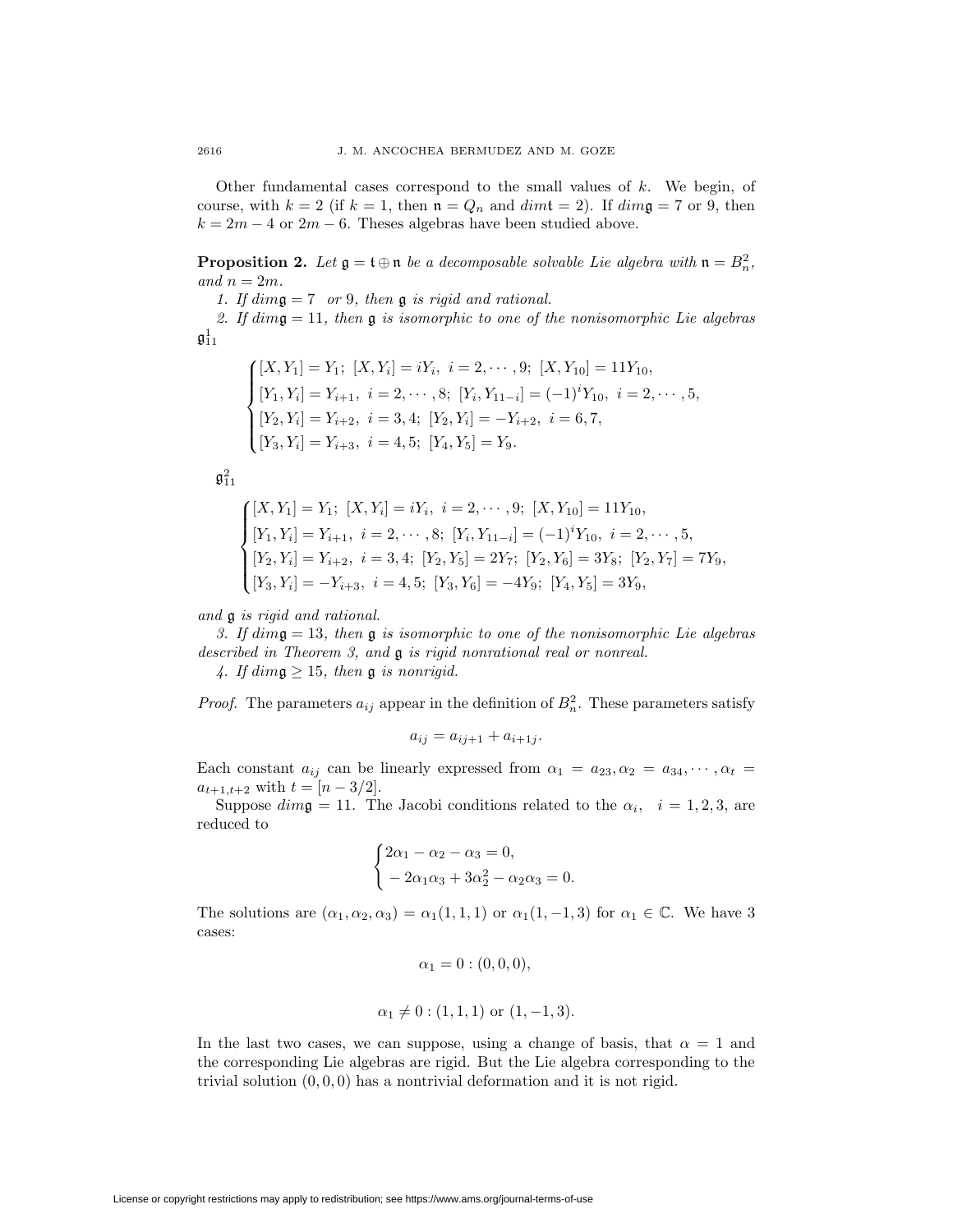Suppose  $dim\mathfrak{g} = 13$ . The Jacobi conditions related to  $\alpha_i$ ,  $i = 1, 2, 3, 4$ , are reduced to

$$
\begin{cases} 2\alpha_1 - 3\alpha_2 + \alpha_4 = 0, \\ -2\alpha_1\alpha_3 + 3\alpha_2^2 - \alpha_2\alpha_3 = 0, \\ -2\alpha_1\alpha_4 + \alpha_2(-4\alpha_3 - \alpha_4) + \alpha_3(6\alpha_3 - \alpha_4) = 0. \end{cases}
$$

If  $\alpha_3 = 0$ , then  $\alpha_i = 0$ ,  $i = 1, 2, 4$ , and the corresponding Lie algebra is not rigid. If  $\alpha_3 \neq 0$ , a change of basis permits us to consider  $\alpha_3 = 1$ . The previous system leads to the equation:

$$
-9\alpha_2^4 + 18\alpha_2^3 - 5\alpha_2^2 - 8\alpha_2 + 6 = 0
$$

with  $\alpha_4 = -3\alpha_2^2 + 4\alpha_2$  and  $\alpha_1 = \frac{3\alpha_2^2 - \alpha_2}{2}$  whose solutions are  $\alpha_2 = \frac{1+\sqrt{10}}{3}$  or  $\alpha_2 =$  $\frac{1-\sqrt{10}}{3}$ , or  $\alpha_2 = \frac{2+i\sqrt{2}}{3}$ , or  $\alpha_2 = \frac{2-i\sqrt{2}}{3}$ . As every change of basis which preserves the eigenvalues of the external torus and the decomposition into eigenspaces is rational, we can conclude that the last algebras are not rational.

Suppose  $dim \mathfrak{g} \geq 15$ . Consider the subspace of **n** generated by  $Y, Y_1, \dots, Y_{n-1}$ . This is a nilpotent Lie algebra of type  $A_n$  with the same  $k = 2$  and the same parameters  $\alpha_i$ . These algebras are classified in [2]. The parameters  $\alpha_i$  are entirely determined. If we write the Jacobi conditions related to the last vectors, we can see that these solutions concerning the  $\alpha_i$  don't satisfy the associated linear system. Thus the only solution for the parameters  $\alpha_i$  is  $\alpha_i = 0$ . Such algebras are not rigid.

Now suppose  $k = 3$ . The results in this case are analogous to those of the previous section, but there are no nonrational rigid algebras:

1. In dimension 9, there is only one isomorphic class of Lie algebras, and each representative is rigid and rational (it corresponds to the case  $k = n - 1$ ).

2. If  $\dim \mathfrak{g} = 11$ , then  $\mathfrak{g}$  is not rigid.

3. For the dimension  $= 13$  (resp. 15 or 17), there are, respectively, 2, 4 or 2 classes of Lie algebras which are rigid and rational.

4. If  $dim(\mathfrak{g}) \geq 19$ , there is only one isomorphism class of such Lie algebras, and g is rigid and rational.

The proof is a direct computation of the Jacobi conditions reduced to the parameters  $\alpha_1, \cdots, \alpha_t$ .

The last case we consider is  $k = 4$ . For dimensions less than 15, this corresponds to the special case studied at the beginning. Other dimensions are summarized in the following.  $\Box$ 

**Proposition 3.** *If dim*g = 17*, then* g *is isomorphic to one of the following Lie algebras corresponding to the solutions*

$$
(\alpha_1, \alpha_2, \alpha_3, \alpha_4, \alpha_5) = (2, 0, 1, 2, 3), \ \ (\frac{8 + \sqrt{114}}{8}, 1, 5/4, 5/2, \frac{-7 + \sqrt{114}}{4}), \\
 (\frac{8 - \sqrt{114}}{8}, 1, 5/4, 5/2, \frac{-7 - \sqrt{114}}{4})
$$

*which correspond to rigid Lie algebras. Only the first Lie algebra is rational. If*  $dim \mathfrak{g} \geq 18$ *, then the nilradical is isomorphic to*  $Q_n$ *.*